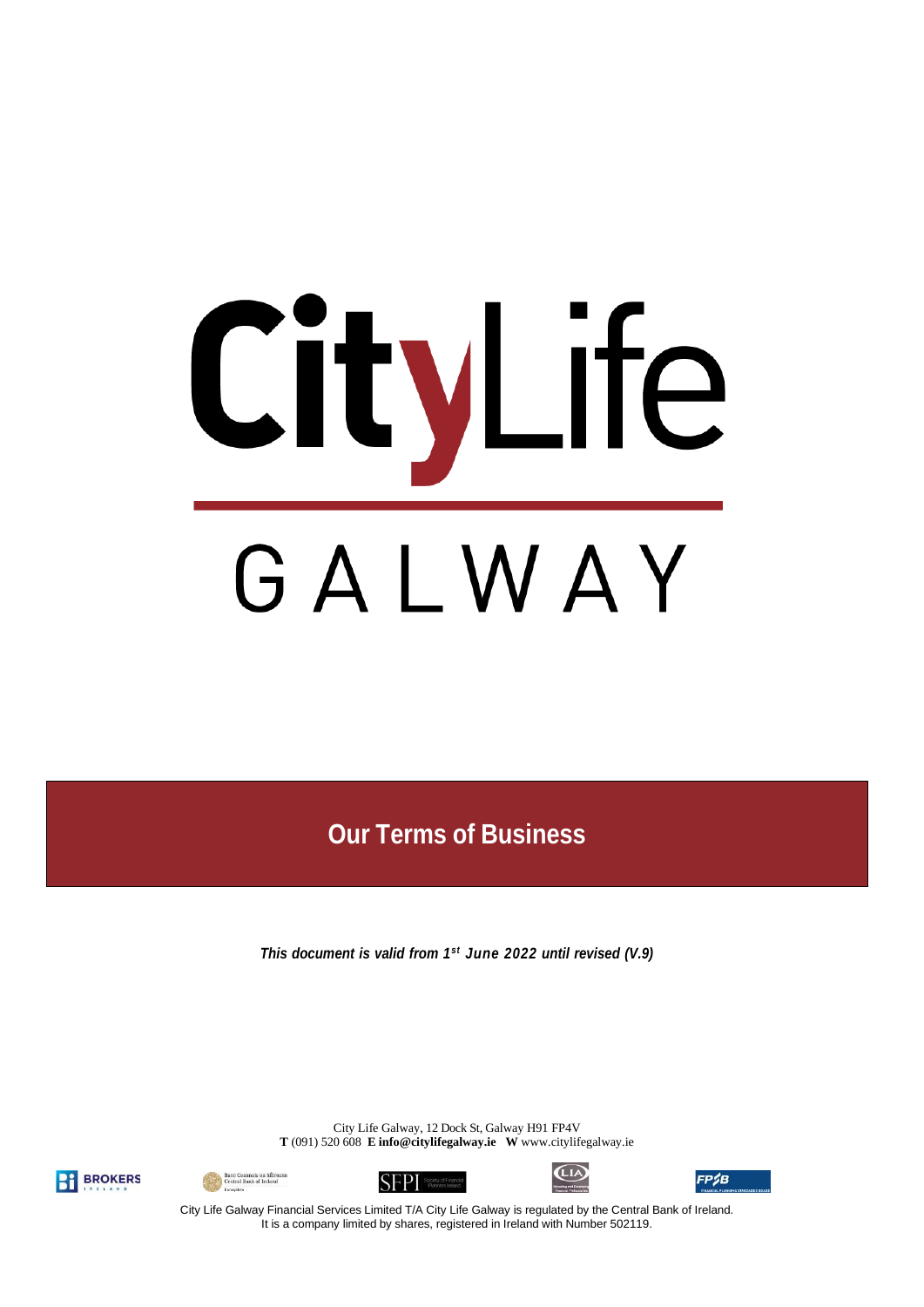

These terms of business set out the general terms under which City Life Galway Limited ("the firm") will provide business **services to you and the respective duties and responsibilities of both the firm and you in relation to such services. They also** contain details of our regulatory and statutory obligations. Please ensure that you read these terms thoroughly and if you have any queries, we will be happy to clarify them. If any material changes are made to these terms, we will notify you.

# **1. What We Do**

City Life Galway provides advice on all aspects of financial planning and arranges financial products from a wide array of product providers.

## **2. Authorised Status**

City Life Galway Financial Services Limited trading as City Life Galway C90202 is regulated by the Central Bank of Ireland as an insurance intermediary registered under the European Insurance Distribution) Regulations 2018 and as an Investment Intermediary under the Investment Intermediary Act 1995. Copies or our regulatory authorisations are available on request. The Central Bank of Ireland holds registers of regulated firms. You may contact the Central Bank of Ireland on 1890 777 777 or alternatively visit their website at [www.centralbank.ie](http://www.centralbank.ie/) to verify our credentials.

Our firm is authorised to provide investment advice and to receive and transmit ordersto product producers with whom a written letter of appointment is held, in relation to:

- Shares in a company or bonds that are listed on a stock exchange and prize bonds
- Units or shares in undertakings for collective investment schemes including unit trusts and UCITS
- Tracker bonds
- Insurance policies
- Personal Retirement Savings Accounts (PRSAs)

Our firm is also authorised to act as a deposit broker and to give advice in relation to deposits.

# **3. Codes of Conduct**

City Life Galway Financial Services Limited trading as City Life Galway is subject to and complies with the Consumer Protection Code, Minimum Competency Code and the Fitness and Probity Standards as laid down by the Central Bank of Ireland. These codes are available on the Central Bank's website [www.centralbank.ie](http://www.centralbank.ie/)

## **4. Choice**

Our firm offers product services in relation to life insurance and other forms of protection policies, pensions, investments/savings and deposits.

Our firm holds an agency appointment with a number of life insurance companies in Ireland giving you access to the broad market when it comes to life insurance, income protection cover and specified illness cover. Our firm holds agency appointmentswith a wide array of investment and pension product providers so as to ensure we can give you a well-informed view of the different options available at all times. Some of our agency appointments are as follows, a full list of insurers and product producers with which we deal is available on request:

| Aviva Life and<br>Pensions Ireland<br>DAC.    | <b>BCP</b> Asset Management                           | Davy Select                    | <b>Standard Life</b>  |
|-----------------------------------------------|-------------------------------------------------------|--------------------------------|-----------------------|
| Royal London<br><b>Insurance DAC</b>          | New Ireland Assurance<br>Co.                          | <b>Conexim Advisors</b><br>Ltd | <b>Wealth Options</b> |
| Independent<br><b>Trustee Company</b><br>Ltd. | <b>Newcourt Pensioneer</b><br><b>Trustees Limited</b> | <b>Irish Life</b>              | Zurich                |
|                                               |                                                       |                                |                       |

Our firm does not have a 'tied' relationship with any institution that could compromise our ability to offer you broad based advice and choice. Our firm does not have a shareholding in any insurer and likewise no insurer has a shareholding in our firm.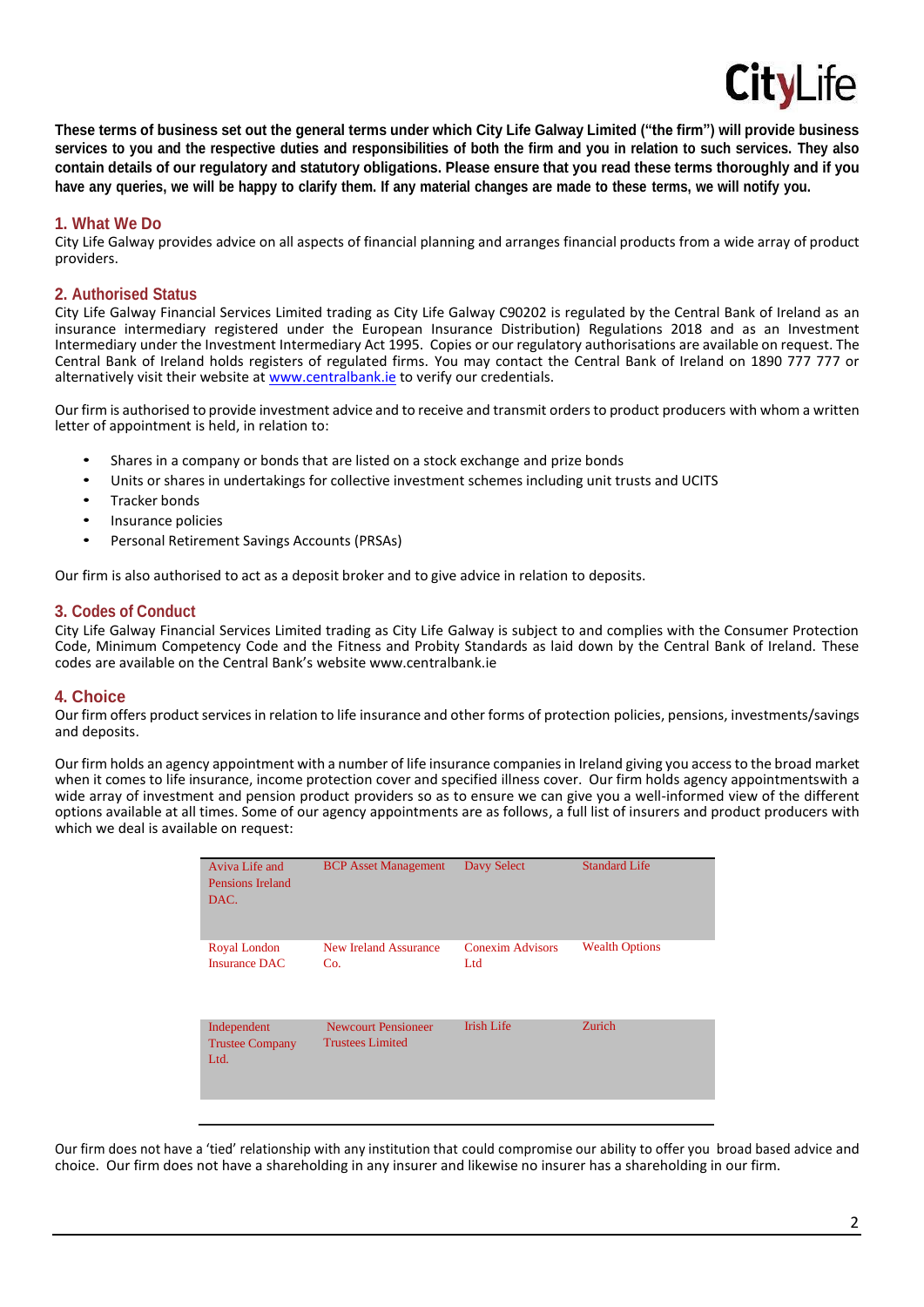

We will identify and select a suitable product producer and on receipt of your instructions, we will transmit orders on your behalf to one or more product producers.

We will offer advice on a **fair and personal analysis** basis in relation to protection policies, pensions, investments and savings. This means we will research a large number of contracts and product producers and recommend the most suitable product for you based on our professional opinion and analysis. We will ensure that the product is suitable for your needs.

It is our policy to review your investment criteria on an ongoing basis to ensure that the investment products and services we provide are suitable for your needs and objectives.

In addition to our regulated activities in relation to product services, we also offer a financial planning service, for a fee, which may or may not result in any product recommendations.

## **5. Sustainable Finance Disclosure Regulation ('SFDR')**

This EU Regulation is effective 10 March 2021. As the area of the SFDR is new and evolving without sufficient information being currently available, we do not currently assessin detail the adverse impact of investment decisions on suitability when providing investment or insurance advice.

The key product providers with which we engage have developed responsible investment as part of their investment philosophies and sustainability policies. However, detailed information on specific fund recommendations we recommend is not always available.

As further information on the approach being taken by product providers, and their internal/external fund managers, becomes available over the course of the next year, we anticipate reviewing these areas in our assessment.

# **6. Information in Relation to Charges & Fees**

#### **(a) Pensions (pre/post retirement policies), Investment and Savings**

Our firm will be remunerated **for the initial advice and arrangement** of these policies by either of the following means:

- 1) The product producer will pay a commission to City Life Galway for arranging a product **or**
- 2) You can pay City Life Galway a fee directly for the arrangement of the product

In certain situations, the agreed fee or commission may vary from the schedule of initial fees outlined below depending on the particulars of the case (which will always be agreed in advance). The initial fee or commission is based on the initial investment amount (single contribution/transfer amount) or a percentage of the first annual contribution (regular contributions).

Our firm will be remunerated **for our on-going servicing and advice** as a percentage of the fund value attaching to a policy, which may rise or fall.

| <b>Product Type</b>                                                    | <b>Initial Fee</b>                                 | <b>Servicing &amp; On-Going</b><br>Advice Fee (per annum) |
|------------------------------------------------------------------------|----------------------------------------------------|-----------------------------------------------------------|
| <b>Regular Pension Contributions</b>                                   | 15% of the first annual<br>contribution (Min €500) | Up to 0.75%                                               |
| <b>Single Pension Contributions &amp; Transfers</b>                    | Up to $3%$                                         | Up to 0.75%                                               |
| <b>Approved Retirement Funds</b>                                       | Up to $3%$                                         | Up to 0.75%                                               |
| <b>Retirement Bonds</b>                                                | Up to $3%$                                         | Up to 0.75%                                               |
| <b>Single Top Ups to a Regular Pension</b><br><b>Contribution Plan</b> | Up to 3%                                           | Up to 0.75%                                               |
| <b>Investment Bonds &amp; Portfolios</b>                               | Up to 3%                                           | Up to 0.75%                                               |
| <b>Regular Monthly Investment Plans</b>                                | 10% of the first annual<br>contribution (Min €250) | Up to 0.75%                                               |
| Single Top Ups to a Monthly Investment<br><b>Plan</b>                  | Up to 3%                                           | Up to 0.75%                                               |
| <b>Annuity</b>                                                         | Up to $3%$                                         | <b>Nil</b>                                                |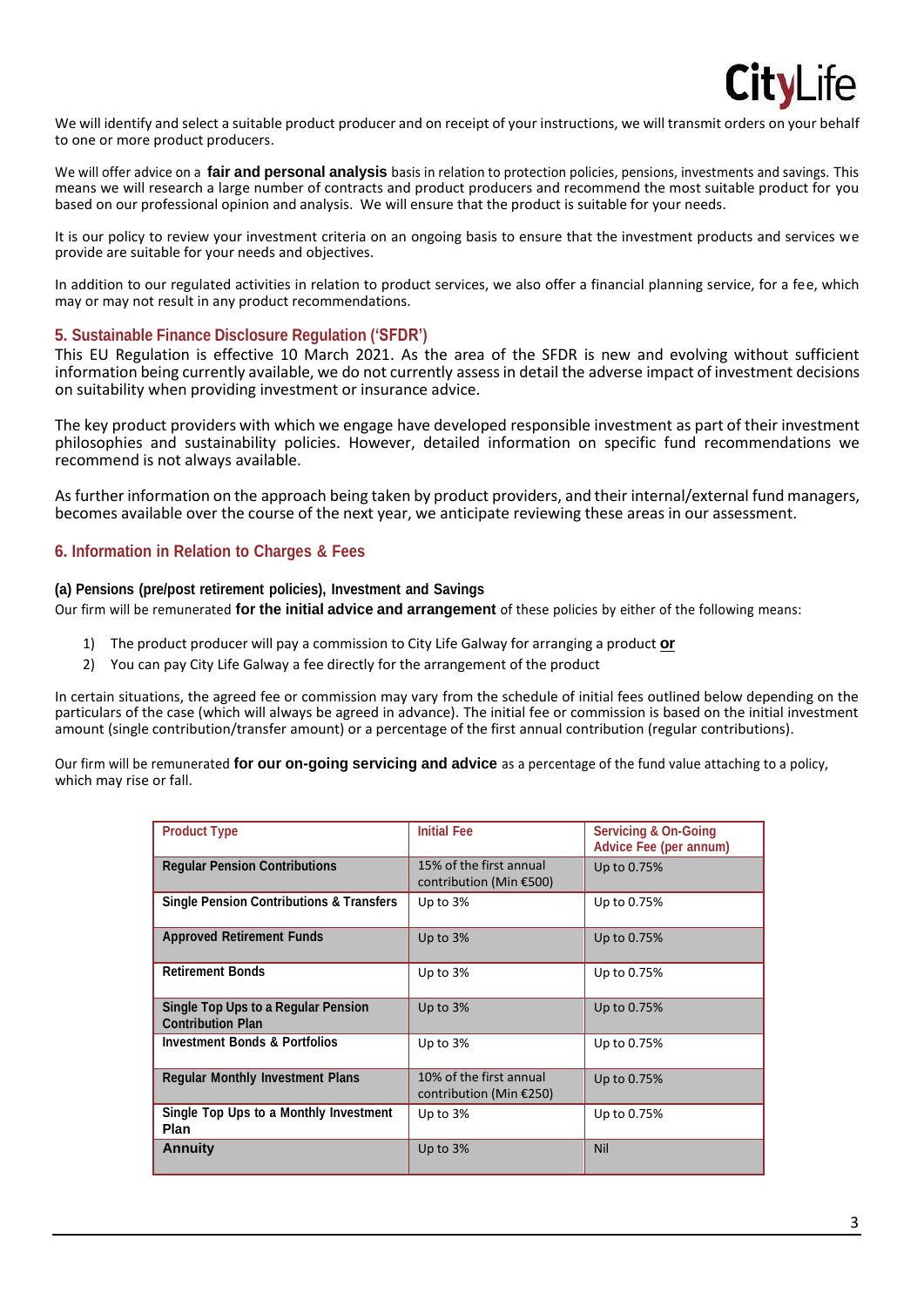

## **(b) Protection policies** (life insurance, income protection and specified illness)

City Life Galway will usually be remunerated on a commission basis rather than a fee basis for this line of business. On the arrangement of a protection policy, we will receive an initial commission payment from the product producer as remuneration for the professional advice given to you in relation to it and the administrative services required. The product producer will pay us a renewal commission payment for our on-going servicing and advice to you in relation to your policy.

#### **(c) Fees for Financial Planning**

An estimate of likely time to be spent on a financial planning report will be given to every client in advance of carrying out the work. This will form the basis for our agreed fee (in advance). **Our Personal Financial Planning Fee is €175 per hour and our Corporate Financial Advice Fee is €300 per hour.** On occasion an overall project fee will be agreed, based on a potential outcome, rather than basing the fee on hours worked.

A summary of the details of all arrangements for any fee, commission other reward or remuneration paid or provided to us which have been agreed with product providers is available in our office or on our website [www.citylifegalway.ie. A](http://www.citylifegalway.ie/)ll commissions received contribute to the overall cost of providing on-going services to you and running our business. Commissions which we may receive are not offset against any fees due unless agreed with you in writing.

#### **7. Data Protection**

We are subject to the requirements of the General Data Protection Regulation 2016 and the Irish Data Protection Act 2018.

City Life Galway Financial Services Limited trading as City Life Galway is committed to protecting and respecting your privacy. We wish to be transparent on how we process your data and show you that we are accountable with the GDPR in relation to notonly processing your data but ensuring you understand your rights as a client.

The data will be processed only in ways compatible with the purposes for which it was given and as outlined in our Data Privacy Notice, this will be given to all our clients at the time of data collection.

We will ensure that this Privacy Notice is easily accessible. Please refer to our website [www.citylifegalway.ie, i](http://www.citylifegalway.ie/)f this medium is not suitable, we will ensure you can easily receive a copy by hard copy.

Please contact us at [pat@citylifegalway.ie](mailto:pat@citylifegalway.ie) if you have any concerns about your personal data.

## **8. Regular Reviews**

It is in your best interests that you review, on a regular basis, the products which we have arranged for you. As your circumstances change, your needs will change. You must advise us of those changes and request a review of the relevant policy/product so that we can ensure that you are provided with up to date advice and products best suited to your needs. Failure to contact us in relation to changes in your circumstances, may result in you having insufficient insurance cover and/or inappropriate investments.

## **9. Disclosure of Information**

Any failure to disclose material information may invalidate your claim and render your policy void.

## **10. Conflict of Interest**

It is the policy of our firm to avoid any conflict of interest when providing business services to our clients. However, where an unavoidable conflict may arise, we will advise you of this in writing before proceeding to provide any business service. If you have not been advised of any such conflict you are entitled to assume that none arises. A full copy of our conflicts of interest policy is available on request.

## **11. Default by the Client & Termination of the Client Relationship**

In the event of default by a client, whereby a fee is outstanding, due process will be followed by our firm in relation to the collection of the fee/commission outstanding.

The relationship between City Life Galway and the client can be terminated at any stage, by either party. This should be communicated in writing and cannot be backdated. The termination will be without prejudice to the completion of any transactions already initiated and the client will remain responsible for the payment of any fees up to the date of termination, or the date of completion of any transactions in progress, whichever is the later.

Product producers may withdraw benefits or cover on default of any payments due under any products arranged for your benefit. Details of these provisions will be included in your product terms and conditions.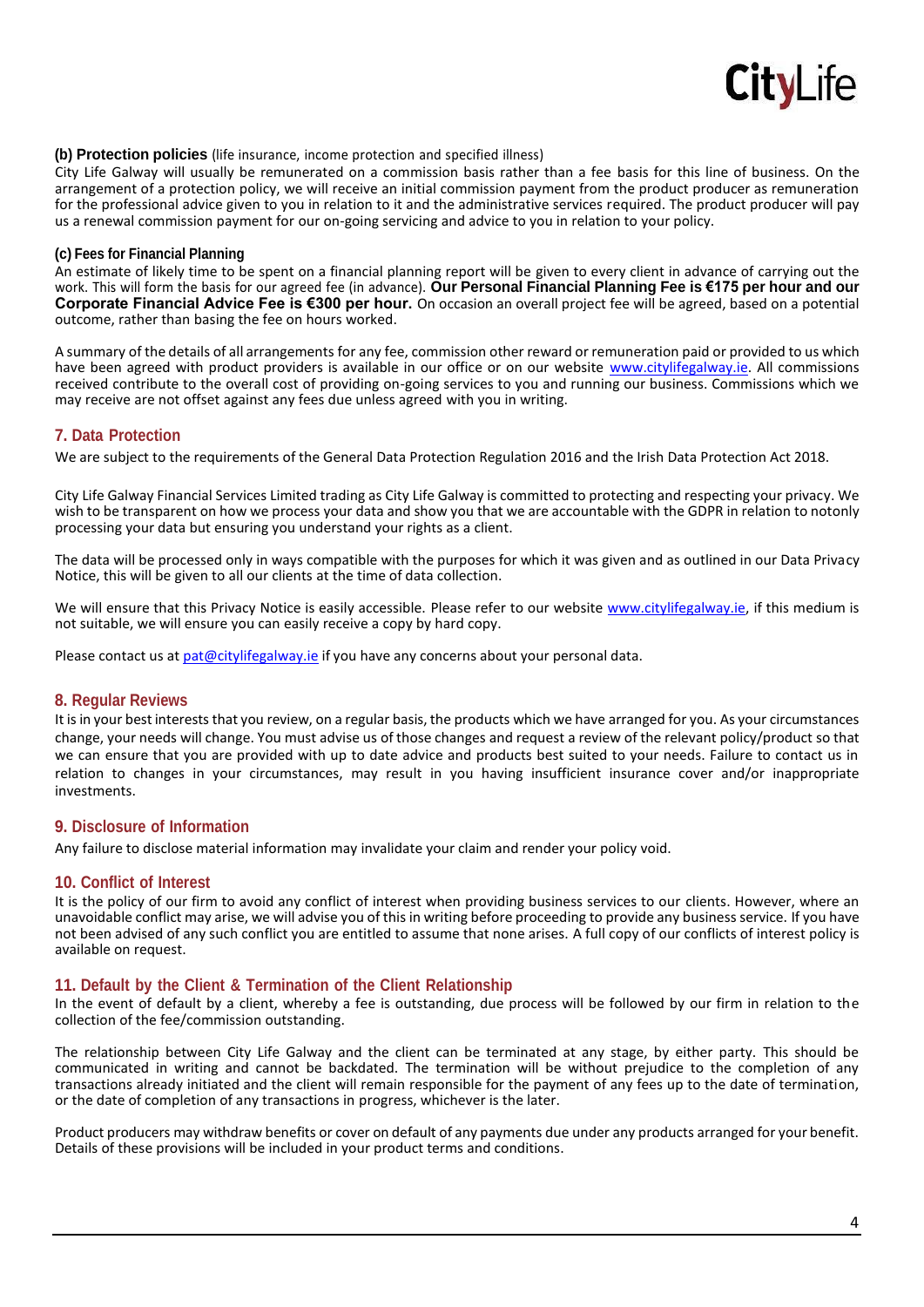

# **12. Complaints**

Our firm is committed to providing the highest level of professional advice and services to our customers. If an occasion arises where you have reason to complain about our advice or services, we are happy to receive verbal complaints, it would be preferable that any complaints are made in writing. Where possible, your complaint should be addressed in writing to Pat O'Dwyer, Compliance Director. Our firm has a written procedure for the proper handling of complaints.

We will acknowledge each complaint in writing within 5 business days of the complaint being received. Details of all oral complaints will be recorded in writing by our firm. You will be provided with a regular written update on the progress of the investigation at intervals of not greater than 20 business days. We will attempt to investigate and resolve a complaint within 40 business days of having received the complaint. Where the 40 business days have elapsed and the complaint is not resolved, we will inform you of the anticipated timeframe within which we hope to resolve the complaint and of your right to refer the matter to the Financial Services and Pensions Ombudsman (FSPO), Lincoln House, Lincoln Place, Dublin 2.

We will advise you in writing, within 5 business days of the completion of the investigation of a complaint, of the outcome of the investigation and, where applicable, explain the terms of any offer or settlement being made. Again, we will inform you of the right to refer the matter to the FSPO, where relevant, and we will provide you with the contact details of such Ombudsman.

# **13. Consumer Protection (Statutory Compensation and Additional Compensation)**

#### **Investor Compensation Scheme**

The Investor Compensation Act, 1998 provides for the establishment of a compensation scheme and the payment, in certain circumstances, of compensation to certain clients (known as eligible investors) of authorised investment firms, as defined in that Act.

The Investor Compensation Company Ltd. (ICCL) was established under the 1998 Act to operate such a compensation scheme and our firm is a member of this scheme.

Compensation may be payable where money or investment instruments owed or belonging to clients and held, administered or managed by the firm cannot be returned to those clients for the time being and where there is no reasonably foreseeable opportunity of the firm being able to do so.

A right to compensation will arise only:

- If the client is an eligible investor as defined in the Act; and
- If it transpires that the firm is not in a position to return client money or investment instruments owned or belonging to the clients of the firm; and
- To the extent that the client's loss is recognised for the purposes of the Act.

Where an entitlement to compensation is established, the compensation payable will be the lesser of:

- 90% of the amount of the client's loss which is recognised for the purposes of the Investor Compensation Act, 1998; or
- Compensation of up to  $E$ 20,000.

For further information, contact the Investor Compensation Company Ltd. at (01) 224 4955.

#### **Brokers Ireland Compensation Fund**

We are also members of the Brokers Ireland Compensation Fund. Subject to the rules of the scheme the liabilities of its members firms up to a maximum of €100,000 per client (or €250,000 in aggregate) may be discharged by the fund on its behalf if the member firm is unable to do so, where the above detailed Investor Compensation Scheme has failed to adequately compensate any client of the member. Further details are available on request.

#### **Professional Indemnity Insurance (PII)**

Our firm maintains a PII policy as required under the Insurance Distribution Regulations 2018 and the Central Bank of Ireland prudential requirements.

# **14. Handling Clients' Money**

Our preferred policy is to accept cheques made payable to third party product providers in all cases. Our firm will accept payment by cheque in respect of all classes of insurance in the circumstances permitted under Section 25G (1) of the Investment Intermediaries Act, 1995. In certain situations, our firm can accept cheques/bank drafts from clients made payable to City Life Galway in respect of investment, PRSA or insurance policy premiums but only where (1) an insurance undertaking has invited renewal of a policy of insurance or (2) a proposal for insurance and/or PRSAs has been accepted by an insurance undertaking.